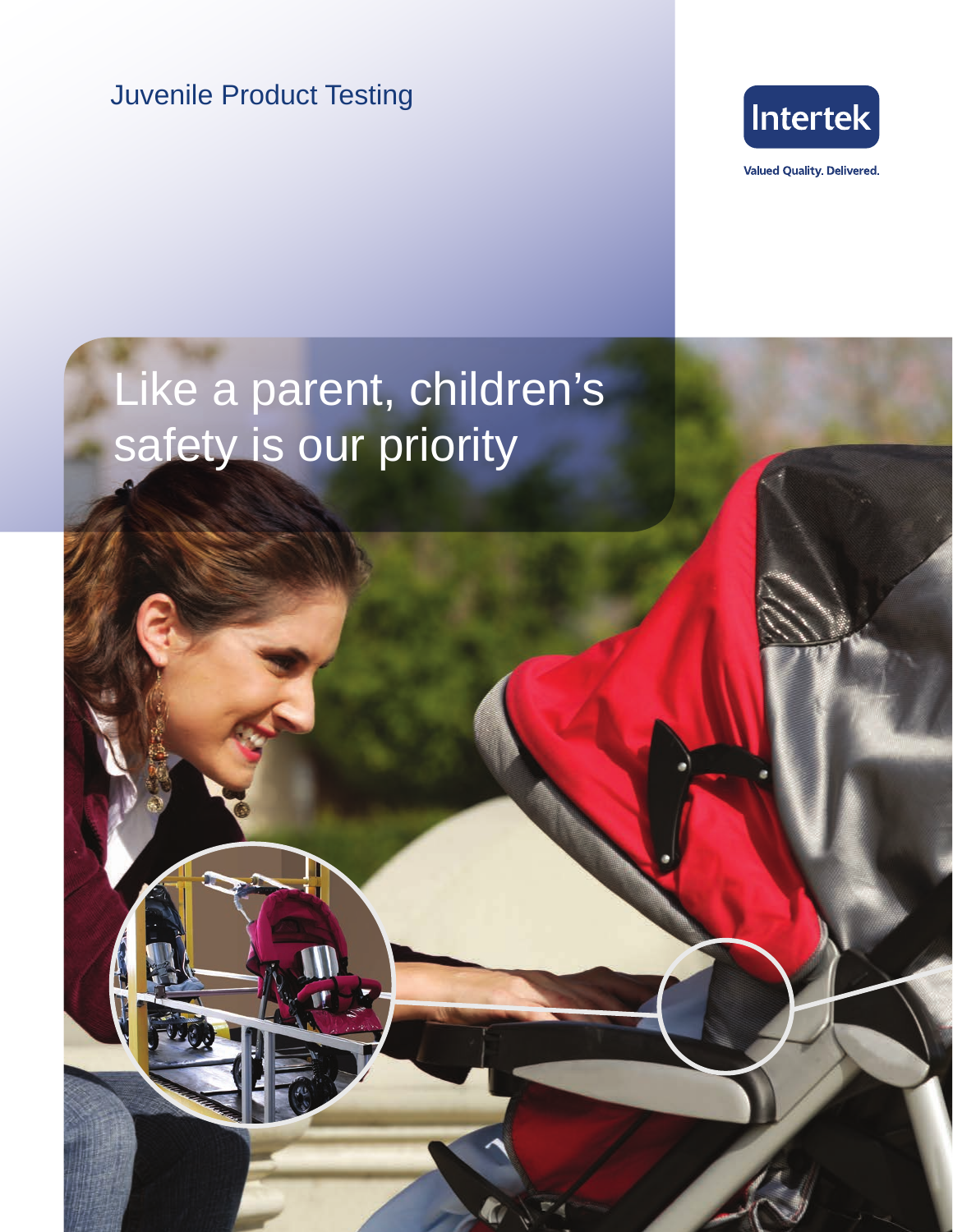## When it comes to Juvenile Product challenges, Intertek has the solutions.

## **Your Challenges**

Companies that produce juvenile products face the daunting challenge of ensuring their products always comply with constantly evolving local and international standards and regulations. It is essential for manufacturers, retailers, suppliers and distributors alike to keep abreast on the latest juvenile product legislations to avoid product recall, continue to build consumer confidence and trust in your product, and ensure the overall sustainability of your brand for years to come. With multiple steps between conception of the product design to the moment it reaches the hands of consumers, how can one ensure their product complies with every check point in the supply chain?

### **Our Solutions**

Child safety is the paramount concern of every parent or caregiver and the responsibility of the whole community. A safe home, and the safest possible environment should be provided for all children and their surroundings. Intertek strives to achieve this through enhancing the design, safety and quality of juvenile products.

Our testing verifies the construction integrity and material quality of different products in accordance with international standards including the U.S. Code of Federal Regulations title 16, ASTM F963, the Labelling of Hazardous Art Materials, European Standards EN 71 & EN 62115, European Directives, etc.

#### **Accreditations**

Intertek is proud to be an independent testing laboratory for the Juvenile Product Manufacturers Association (JPMA), leading the industry by developing scientific models to simulate and assess the potential hazards of juvenile products. The JPMA currently sponsors 20 certification programs for Juvenile Products, the purpose of which is to assure the consumer, by the presence of a certification seal, that products bearing the seal are in compliance with all sections of the applicable ASTM standards and with federal requirements (16 CFR). Testing by certified organizations is independently validated by Intertek or the testing is done by Intertek directly.

We are represented on a broad range of advisory committees and boards that develop standards, including the American National Standards Institute (ANSI), The Comite Europeen de Normalisation (CEN), American Society of Testing & Materials (ASTM) and the Juvenile Product Manufacturers Association (JPMA).

#### **Juvenile Products**

Our testing, inspection and certification services cover a wide range of juvenile products including:

- • *Baby changing tables (commerical or home use)*
- • *Baby's dummies / pacifiers*
- • *Bunk beds*
- • *Carriages / strollers, hand-held infant carriers*
- • *Full-size and non-full size cribs, toddler beds, swings*
- • *Gates / enclosures, play yards*
- • *High chairs, portable hook-on chairs, infant bath seats*
- • *Rattles, baby bottles, toys and others*
- • *Walkers, stationary activity centers, bouncers*

#### **Physical Test**

Many parents have concerns about the mechanical safety of juvenile products. Physical testing is performed to ensure that there are no hazardous sharp edges, sharp points and small parts, and also to minimize potential hazards such as scissoring, shearing, pinching, protrusions, coil springs, loose joints, holes, openings and closings.

Intertek can assist clients in developing their own product safety and performance specifications for all juvenile product needs. Moreover, consultation services are available to assist our client to upgrade their product quality to essentially strengthen their competitive advantage in the global marketplace.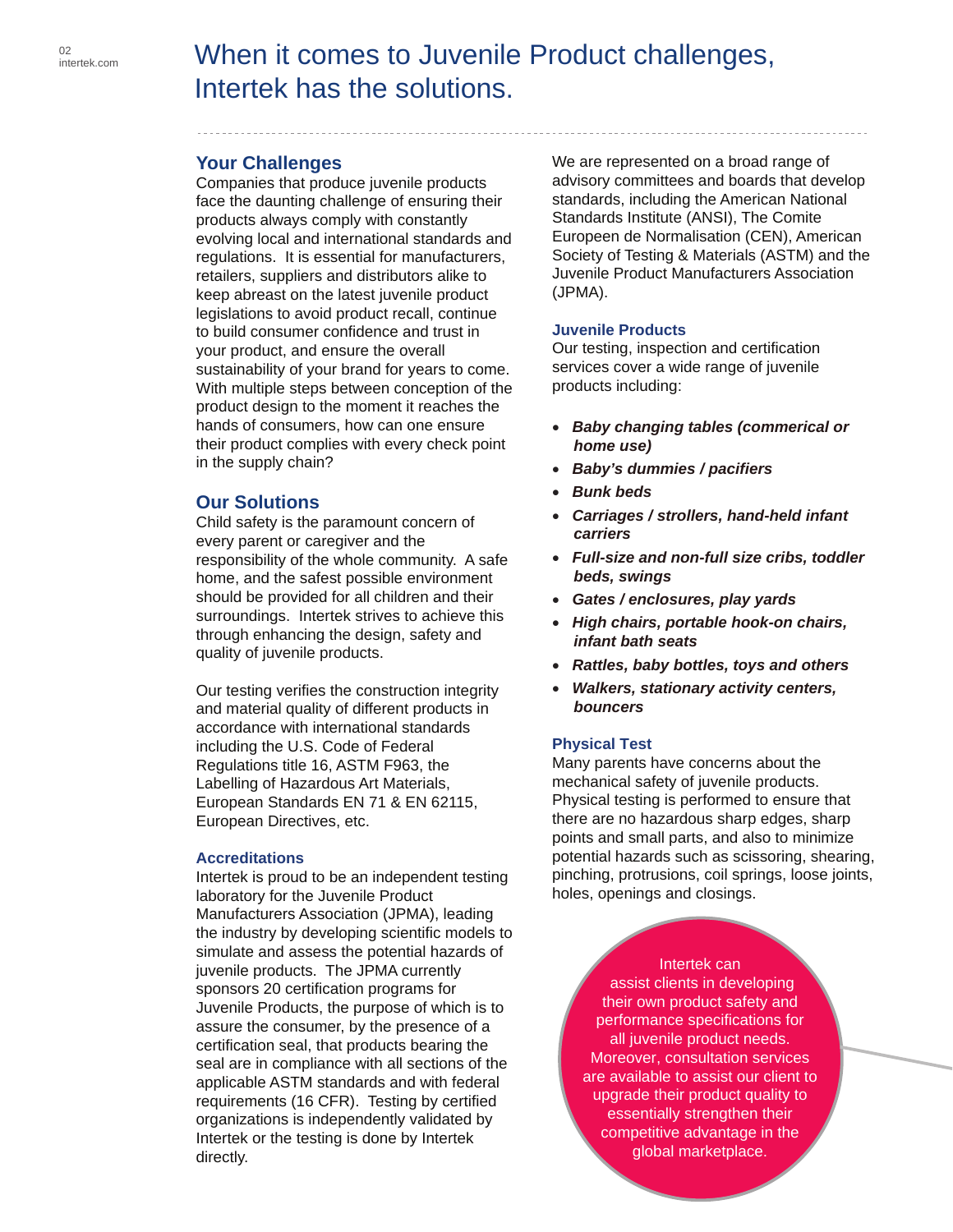# When it comes to Juvenile Product challenges, Intertek has the solutions.

Our experienced testing teams are specialized in assessing the performance and constructional integrity of different juvenile product groups. Our spectrum of performance tests includes:

- Bite test
- Plastic teething
- Compression test
- Push / pull test
- Disengagement test
- Restraining system integrity test
- Drop test
- Seam tension test
- Dynamic / static load test
- Stability test & overload
- Flexure test
- **Tension test**
- Impact test / dynamic impact test
- Tipping resistance
- Latching mechanism
- Torque test
- Locking device test

#### **Material Test**

The materials used to produce children's products should be safe for children. For example, the finish and paint of juvenile products should not contain lead or any other toxic substances dangerous to the health and development of children. For baby's dummies (pacifiers), the materials should be safe, and produce no harmful effects from biting, saliva, heat or chemical immersions.

#### **Inspection Services**

Through our comprehensive inspection services, you can be assured that the manufacturing process is capable of producing products of consistently high quality that are safe for children.

**Inspection of Facilities, Machinery and Production Methods -** To ensure that a sufficiently high standard is maintained the quality control system is assessed as part of the investigation of the production process.

#### **Evaluation of Product Designs and**

**Packaging -** Interior dimensions, component spacing, mattress support attachment, damaged hardware, loose joints, missing parts and sharp edges are investigated and evaluated to ensure safety standards are met.

**Labeling Assessments -** Labels are assessed to ensure that appropriate product and usage information, warnings and caution statements are provided to consumers, as well as general instructions on assembly toassure products are constructed correctly and securely.

#### **Flammability Test**

- Cigarette Test
- **Ignition Resistance Test**
- Flaming and Smoldering Screening Test
- **Match Test**